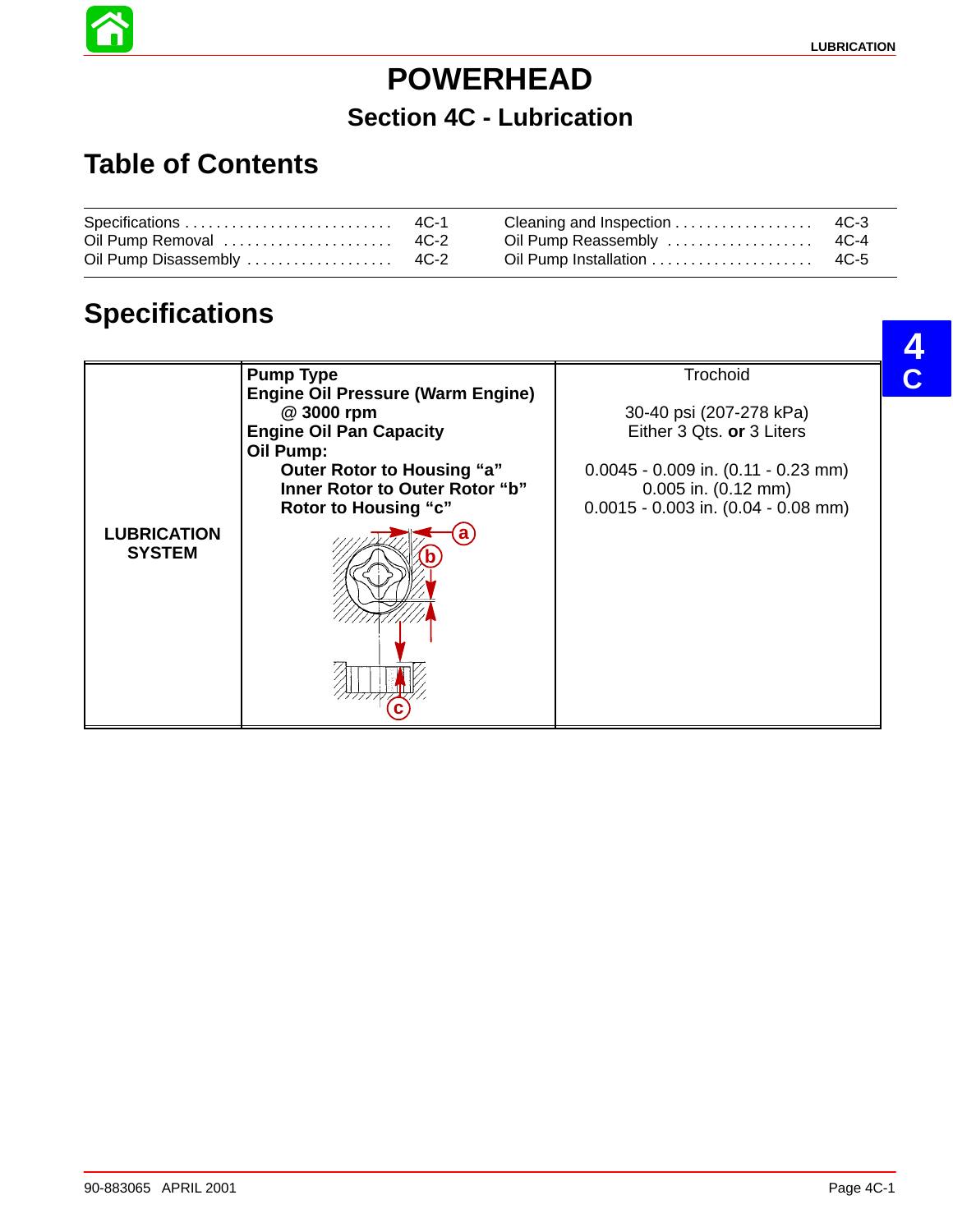

#### **Oil Pump Removal**

**IMPORTANT: Do not twist/turn oil pump from side to side while removing it from cylinder head, as oil pump sealing o-rings will be cut. Pull oil pump away from cylinder head by inserting a screwdriver in the pry points on oil pump body.**

- 1. Refer to section 4A for Cylinder Head Removal.
- 2. Remove oil pump mounting screws. Separate oil pump from cylinder head.



**a -** Mounting Screw (4) M6x40

#### **Oil Pump Disassembly**

1. If screws cannot be loosened with a screwdriver, heat them with a non-flame type heat source (heat lamp). This will loosen the Loctite sealant on the screw threads. Remove screws.

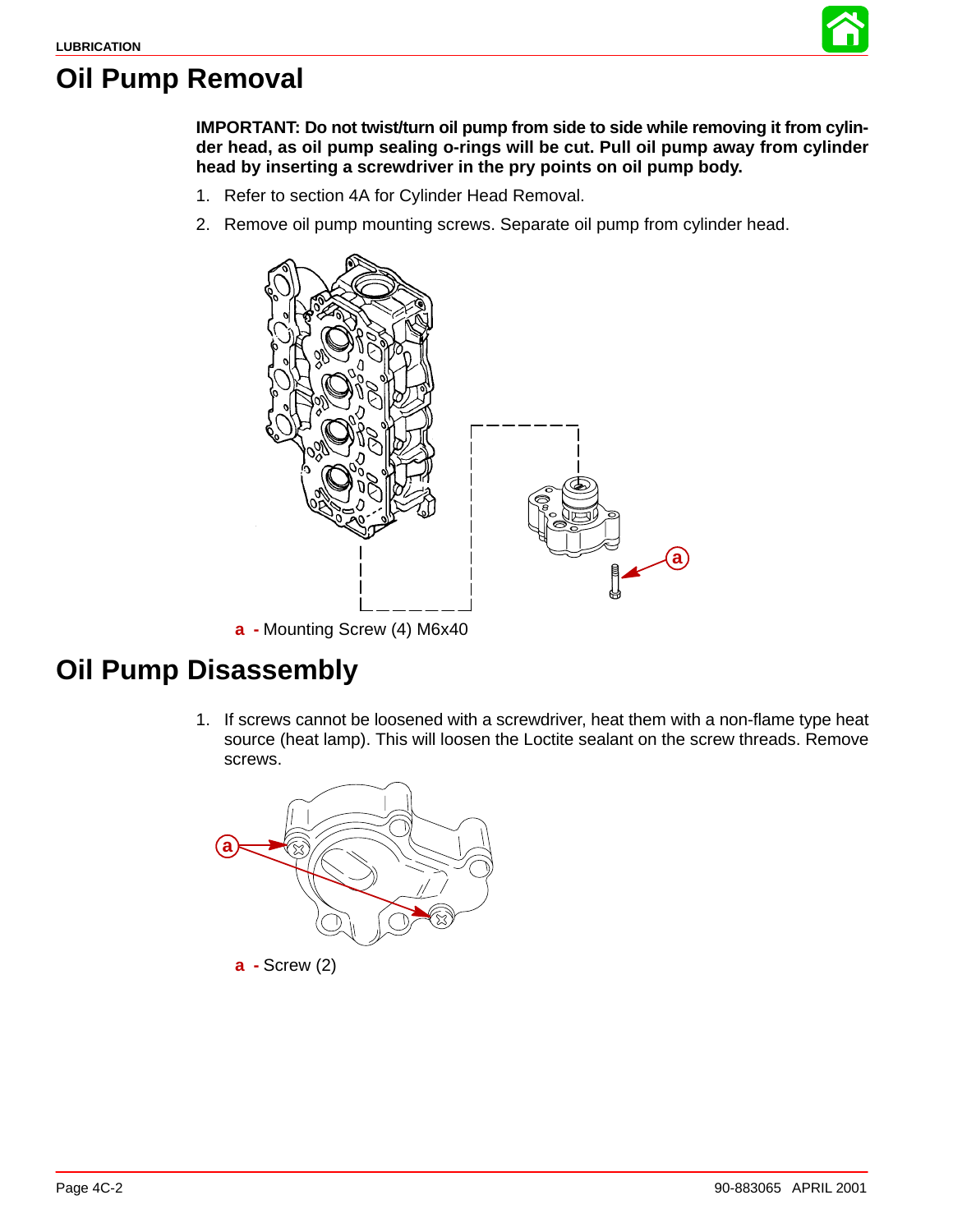2. Disassemble Oil Pump.



### **Cleaning and Inspection**

#### **Oil Pump**

- 1. Check oil pump components for pitting, scratches, and for the following measurements. Replace oil pump if worn or out of specification.
- 2. Using a feeler gauge, measure the following oil pump clearances:
	- a. Between outer rotor and pump housing (a).
	- b. Between the inner rotor and outer rotor (b).
	- c. Between the outer rotor and pump housing (c).



| <b>Oil Pump Clearances</b> |                                         |  |
|----------------------------|-----------------------------------------|--|
| a                          | $0.0045 - 0.009$ in. $(0.03 - 0.15$ mm) |  |
|                            | $0.005$ in. $(0.12$ mm)                 |  |
|                            | $0.0015 - 0.003$ in. $(0.03 - 0.08$ mm) |  |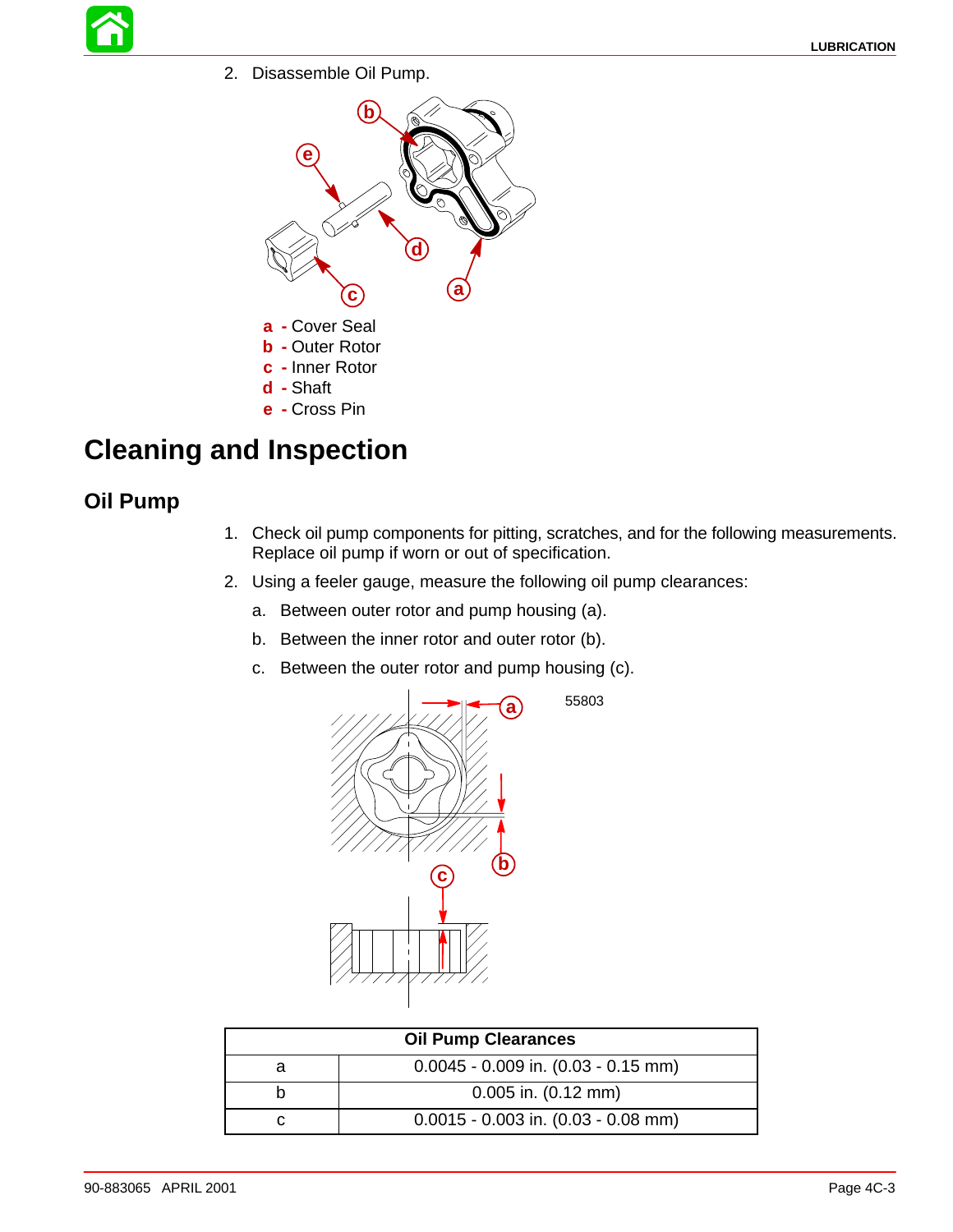

## <span id="page-3-0"></span>**Oil Pump Reassembly**

- 1. Reassemble the oil pump assembly.
- 2. Lubricate the outer and inner rotors thoroughly with engine oil.



3. Fasten cover with two screws. Apply Loctite 222 to threads. Tighten screws to the specified torque.